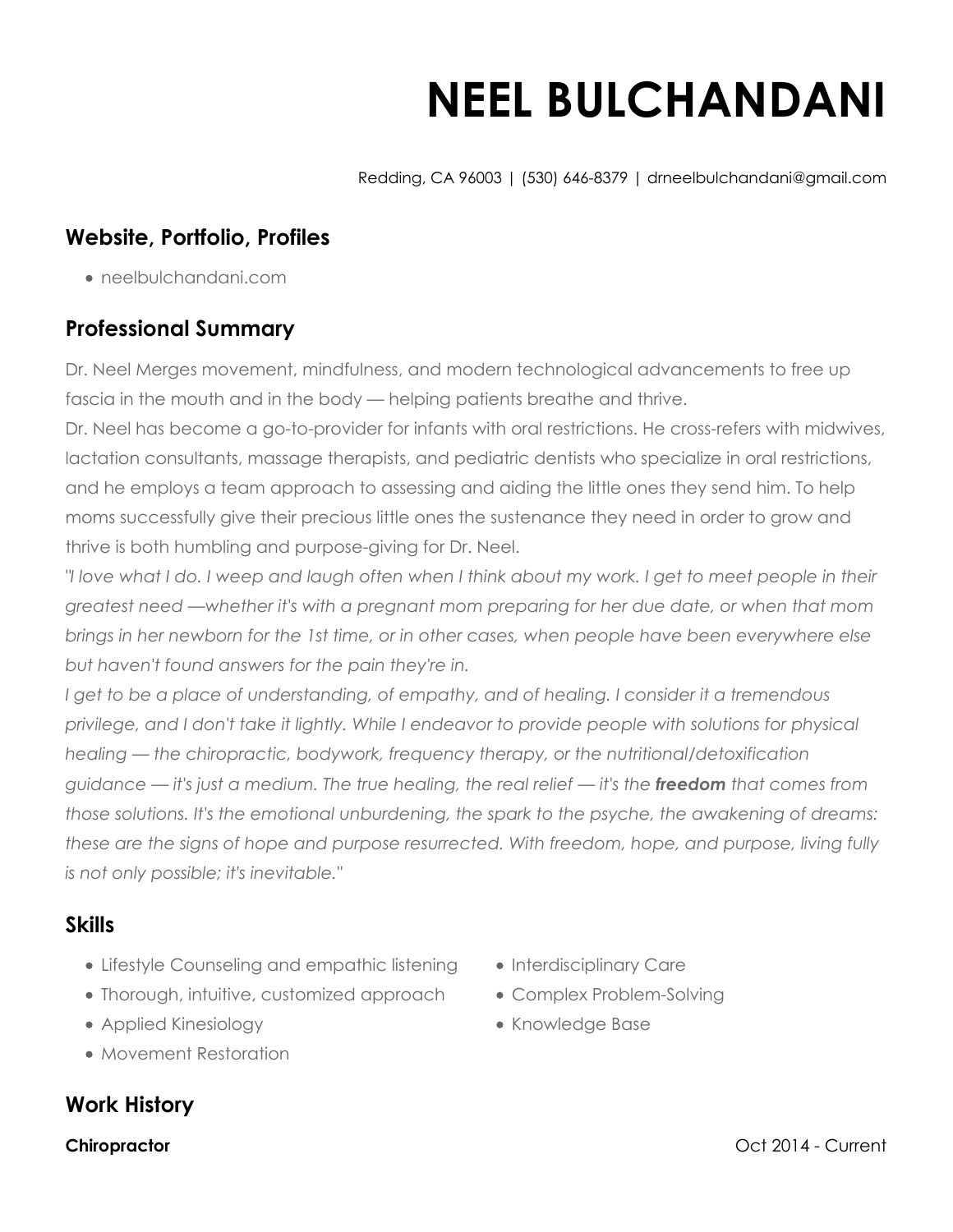Self-employeed Redding, CA

- Conducted new patient intakes, performed thorough full-spine and extremity alignment evaluations, utilized applied kinesiology examinations to assess for visceral issues and the presence of pathogens, toxicities, and emotional triggers
- Analyzed patterns of dysfunction, released fascial adhesions, and adjusted relevant misalignments
- Counseled patients about lifestyle choices including nutritional considerations and postural/environmental concerns
- Used techniques such as Gonstead, applied kinesiology, Brimhall, motion palpation, Craniosacral Fascial Therapy (CFT/Gillespie Approach), intra-oral bodywork, photobiomodulation.
- Treated 50 patients weekly in appointments no less than 30 minutes in length
- Ongoing co-management of care with dentists and other stomatognathic practitioners, specializing in pre-and post-op care for patients with tethered oral tissues (TOTs)
- Teaches workshops on a self-created chiropractic and bodywork system for addressing patients with TOTs
- Teaches workshops on a self-created movement practice featuring aspects of mind-body connection, expressive writing, interpretive dance, fascial unwinding, and neuroscience.

#### **Chiropractor**

Kremer Chiropractic

- Performed new patient exams, x-rays, scans, physicals, neurological and orthopedic examinations to assess conditions
- Developed care plans and performed adjustments.
- Performed routine re-examinations on patients to assess progress and update care plans
- Used techniques such as diversified, Gonstead, Brimhall, applied kinesiology
- Set patients up for foot baths and evaluated detoxification progress
- Taught new patient education classes weekly
- Analyzed x-rays, determined listings, and input all data into the practice management software program
- Performed opening and closing responsibilities
- Performed 400 600 patient visits weekly and accurately documented and maintained patient notes and charts.

#### **Chiropractor**

Self Employed

- Performed new patient exams and assessed spinal and extremity listings
- Adjusted patients and recommended exercises, stretches/foam rolling maneuvers, and nutritional tips

#### Mar 2013 - Jul 2014

Red Bluff, CA

Nov 2011 - Feb 2013

Redding, CA